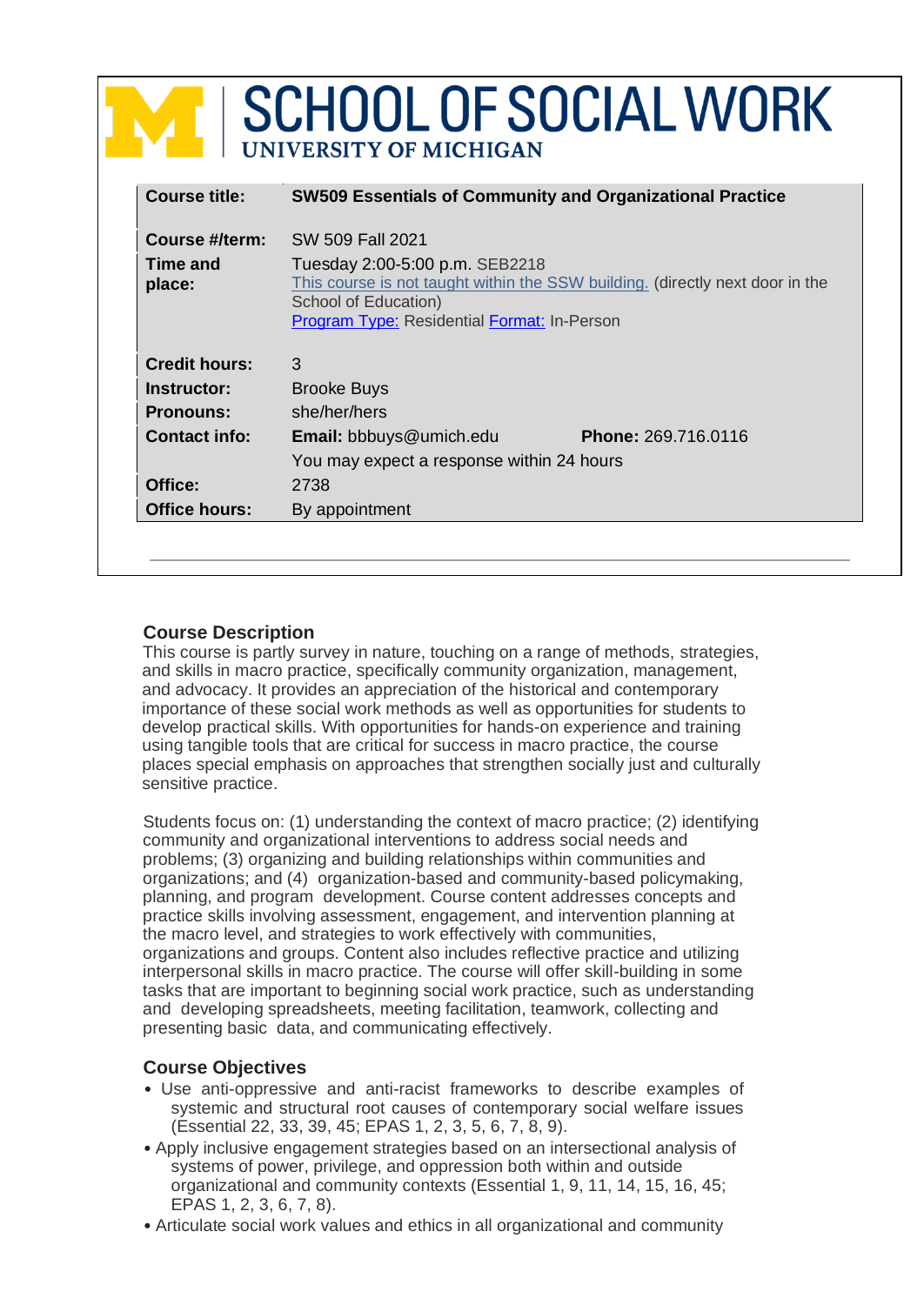strategies to address contemporary social work and social welfare problems (Essential 26, 44; EPAS 1, 5).

- Practice engaging with teams, partnerships, collaborations, coalitions, and other alliances to build intraorganizational and interorganizational power and influence (Essential 8, 10, 40; EPAS 1, 6).
- Assess community needs and issues and identify community assets, indigenous solutions, capacities, and allies in partnership with organizational and/or community stakeholders (Essential 3, 7, 15, 20, 24; EPAS 2, 4, 6, 7, 8, 9).

• Develop intervention plans (goals and objectives) toward addressing community and/or organizational needs and issues (Essential 18, 19, 21, 27; EPAS 4, 7, 8). • Investigate how to engage with community partners to build community capacity to mobilize on issues and needs, develop services and strategies that enhance community well-being, and dismantle oppressive structures and systems (Essential 25, 29, 34, 45; EPAS 2, 3, 4, 5, 9).

# **Course Design**

This course will use multiple methods including but not limited to: lectures, demonstrations, case studies, readings, guest speakers, discussions, written assignments, and individual and group exercises. The primary pedagogy will be experiential, involving problem-solving, project planning and implementation, inperson and online simulations and hands-on applications of real-world situations that arise in the field.

# **Intensive Focus on Privilege, Oppression, Diversity and Social Justice (PODS)**

This course integrates PODS content and skills with a special emphasis on the identification of theories, practice and/or policies that promote social justice, illuminate injustices and are consistent with scientific and professional knowledge. Through the use of a variety of instructional methods, this course will support students developing a vision of social justice, learn to recognize and reduce mechanisms that support oppression and injustice, work toward social justice processes, apply intersectionality and intercultural frameworks and strengthen critical consciousness, self-knowledge and self-awareness to facilitate PODS learning.

Consistent with social work core values, the primary goals of Community and Organizational Practice are to enhance human well-being and help meet the basic human needs of all people. This course will devote resources and attention to the needs and empowerment of people and groups who traditionally have experienced oppression and marginalization. Course content and processes are designed to help students gain understanding of intersectional diversity and oppression with respect to race, ethnicity, national origin, color, sex, sexual orientation, gender identity or expression, age, marital status, political belief, religious/spiritual practice, immigration status, and cognitive, mental or physical disability. In addition, students will be exposed to strategies for increasing social and racial equity and inclusion across settings.

# **Accommodations**

If you have a disability or condition that may interfere with your participation in this course, please schedule a private appointment with me as soon as possible to discuss accommodations for your specific needs. This information will be kept strictly confidential. For more information and resources, please contact the Services for Students with Disability office at 734-763-3000 in room G-664 Haven Hall.

# **Student Mental Health and Wellbeing**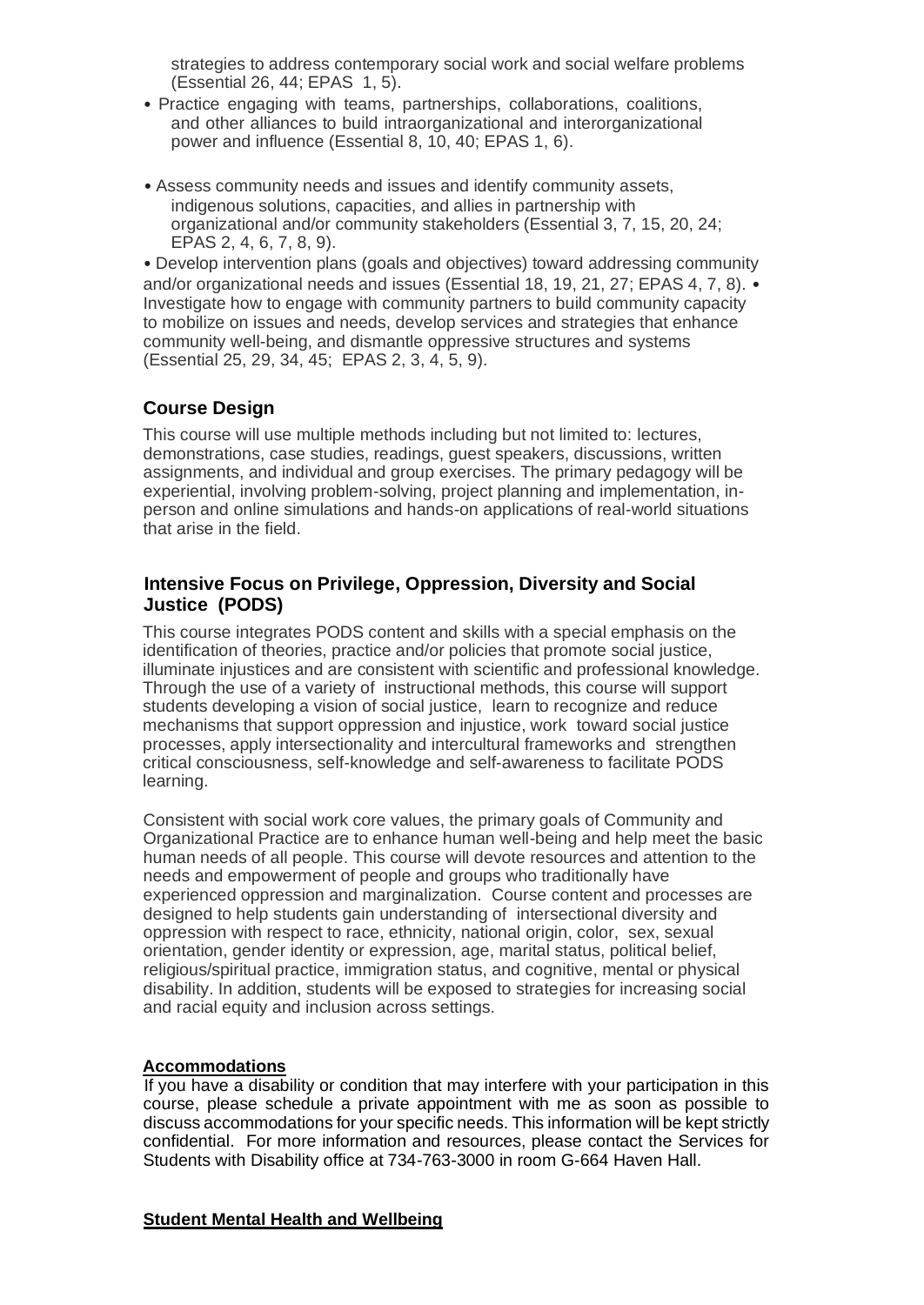University of Michigan is committed to advancing the mental health and wellbeing of its students. If you or someone you know is feeling overwhelmed, depressed, and/or in need of support, services are available. For help, contact *Counseling and Psychological Services* 

*(CAPS)* at *(734) 764-8312* and *https://caps.umich.edu/* during and after hours, on weekends and holidays, or through its counselor physically located in the School of Social Work, (Jamie Boschee) at (734) 763-7894 or by email **at jboschee@umich.edu.** You may also consult *University Health Service (UHS)*  at (734) 764-8320 and

*https://www.uhs.umich.edu/mentalhealthsvcs*, or for alcohol or drug concerns, see *www.uhs.umich.edu/aodresources*.

## **Safety & Emergency Preparedness**

In the event of an emergency, dial 9-1-1 from any cell phone or campus phone.

All University of Michigan students, faculty and staff are required to familiarize themselves with emergency procedures and protocols for both inside and outside of the classroom. In the event of possible building closure (i.e. severe weather conditions, public health notices, etc.) you may contact (734)764-SSWB (7793) for up-to-date School closure information.

For more information view the annual Campus Safety Statement at http://www.dpss.umich.edu/.

Register for UM Emergency Alerts at http://www.dpss.umich.edu/emergency management/alert/.

### **Course Materials**

This course utilizes *Canvas* as a resource for course readings, as well as for the submission of assignments. Assignment descriptions, lecture notes/slides and readings for each class can be found on those sites.

Please review the sites carefully. Login to the Canvas portal at: https://canvas.umich.edu to find the course materials.

There is **no required text** for this course. Readings for each topic are listed on Canvas. Students are expected to have completed assigned readings prior to in person class sessions, as these will serve as the basis for class discussion, activities, and assignments.

### **Assignments & Grading**

There are three (3) major graded assignments for this course as well as an expectation of regular attendance and class participation that contributes to a learning environment. These items are summarized below with their relative weight. Details follow the course outline.

| <b>Assignment</b>              | <b>Due Dates</b> | Weight |
|--------------------------------|------------------|--------|
| • Advocacy Assignment          | 10/12            | 25%    |
| • Group Project & Presentation | 11/16            | 35%    |
| • Budget and Fundraising Plan  | 12/7             | 20%    |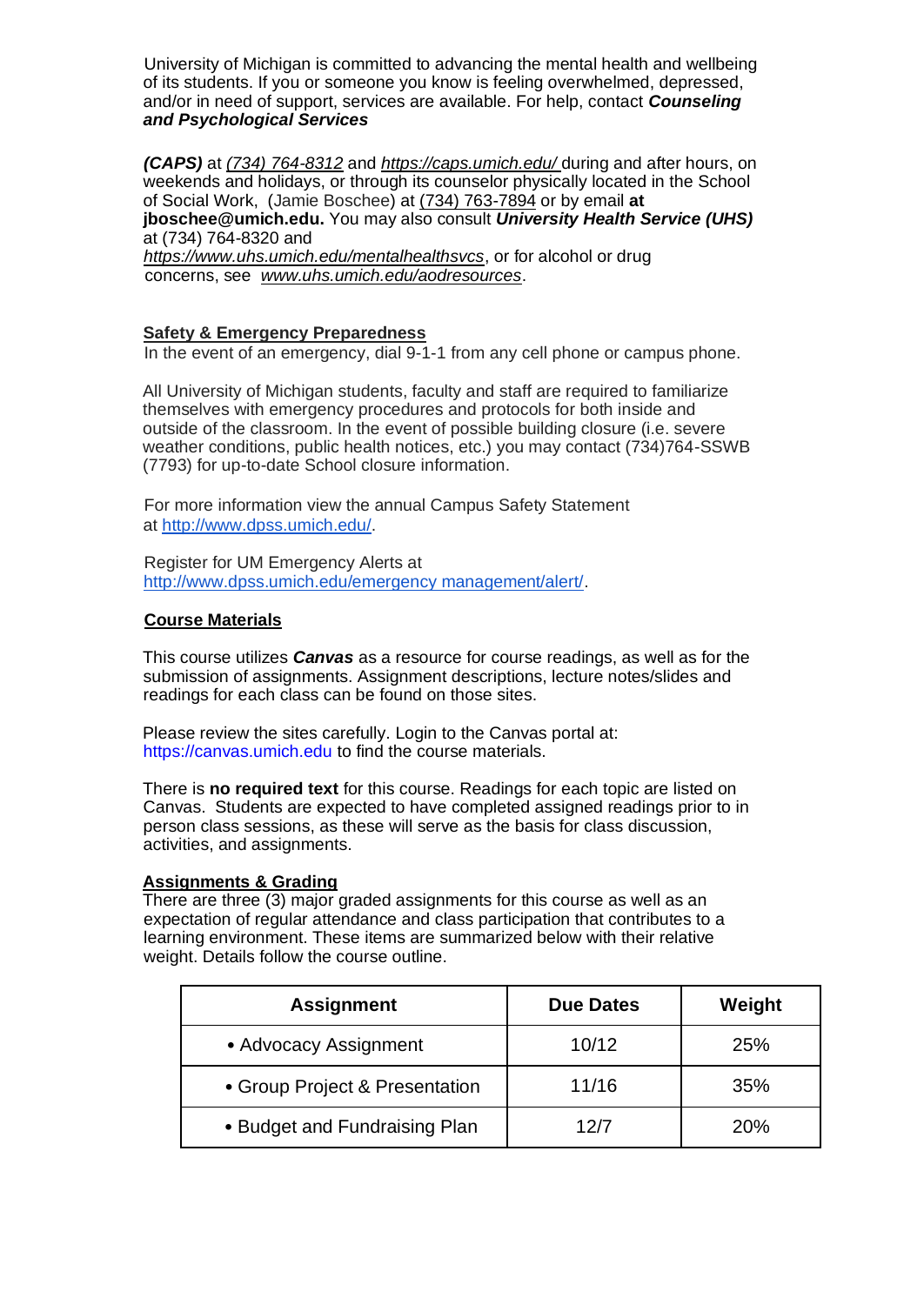| • Attendance & Participation<br>(including reflection paper,<br>Pecha Kucha, on-line forums.<br>class activities, and Coaching<br>Simmersion simulation.) | Ongoing | <b>20%</b> |
|-----------------------------------------------------------------------------------------------------------------------------------------------------------|---------|------------|
|                                                                                                                                                           |         |            |

# **Grading**

Grades are earned by successfully completing the work on the assignments. A 100 point system is used. At the end of the term, the numerical grades earned for eachwritten assignment will be translated into letter grades according to the following formula:

A+ 98-100 B+ 87-89 C+ 77-79 D <69 (no credit) A 94-97 B 84-86 C 74-76 A- 90–93 B- 80-83 C- 70-73

## PLEASE NOTE:

- Incompletes are not granted unless it can be demonstrated that it would be unfair to hold the student to the normal limits of the course. The student must formally request in writing an incomplete with the instructor prior to the final week of class.
- All assignments are to be completed by the date due. Exceptions will be granted with the permission of the instructor *in advance of* the due date for the assignment.
- Students are to use APA "citation format" for each of the assignments. Each assignment needs to include appropriate attribution of authorship for paraphrases or ideas acquired from another source or appropriate citations, including page numbers, for direct quotes. Please review the Student Guide section on "Ethical Conduct in the University Environment." This section specifically addresses plagiarism and the possible consequences for engaging in this behavior. The University of Michigan Library system has an on-line resource that can assist you in preparing proper citations for assignments using APA format. Go to: (http://www.lib.mich.edu/ug/research/citation guide/AP5thed/pdf )
- *+No other aspects of the APA style guide will be used*. Instead, students are expected to prepare all assignments as "professional reports," i.e., singlespaced, plenty of white space, generous use of headings & sub-headings, underlining, *italics*, **bold**, etc.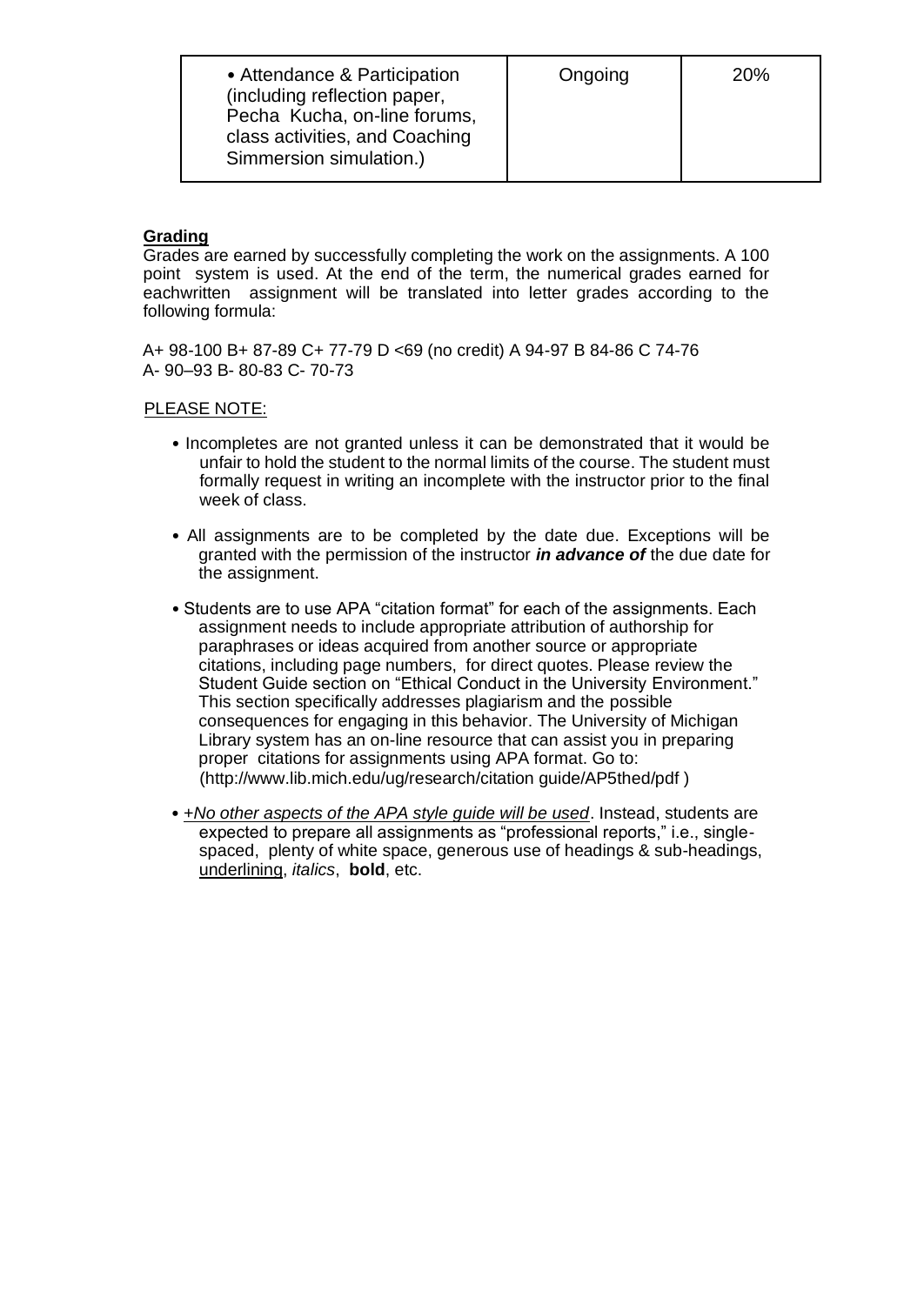## **Session, Topic & Date:**

**Session 1 August 31. Introduction: Overview & History and Components of Macro Practice** -- The values, history and components of macro practice - - The challenges of macro practice in a multicultural society

Readings (Please read before class):

Primary:

Netting, Kettner, McMurty, & Thomas (2012), *Social Work Macro Practice*, Chapter 1 "An Introduction to Macro Practice in Social Work," (pp. 1-31).

Optional:

Progress and Plans for Grand Challenges for Social Work https://view.pagetiger.com/grand-challenges-impact-report-2021

## **Session 2 September 2. Advocacy as a Form of Social Action**

**9/7** -- Models of advocacy

-- Policy advocacy

#### **Reflection Essay due**

Readings: Primary: Hardcastle (2012), *Community Practice Theories and Skills*, Chapter 12 "Using the Advocacy Spectrum," (pp.340-370).

Optional:

Lens, V. (2004). Principled negotiation: A new tool for case advocacy, *Social Work 49(3)*, 506-513.

McNutt, John (2012). The Lobbying Strategy Handbook, Chapter 11 "Fighting for Justice in Cyberspace" (pp. 251-268). **OR**  *G*ladwell*, M.* (2010). *Small change*: why the *revolution will not* be *tweeted*. The New Yorker October 4, 42-49,

http://www.newyorker.com/reporting/2010/10/04/101004fa\_fact\_gladwell

#### **Session 3 September 14. Introduction to Communities: Understanding and Engaging with Communities and Their Populations**

-- Defining the community

-- Different conceptualizations of community and their implications -- Typologies of community organization

-- Empowerment theory and community organization practice

### Readings:

Primary:

Quiros, L. (2020). *Incorporating Diversity and Inclusion Into Trauma-informed Social Work: Transformational Leadership*. Routledge, Chapter 2 "Trauma Informed Practice as the Foundation for Positive Disruption" (pp. 26-39).

Beckwith, D. & Lopez, C. (2010). Community Organizing: People Power from the Grassroots. Center for Community Change. (MOOC article)

Optional: Pyle (2014), *Progressive Community Organizing: Reflective Practice in a Globalizing World*, Chapter 5 "Critical Organizing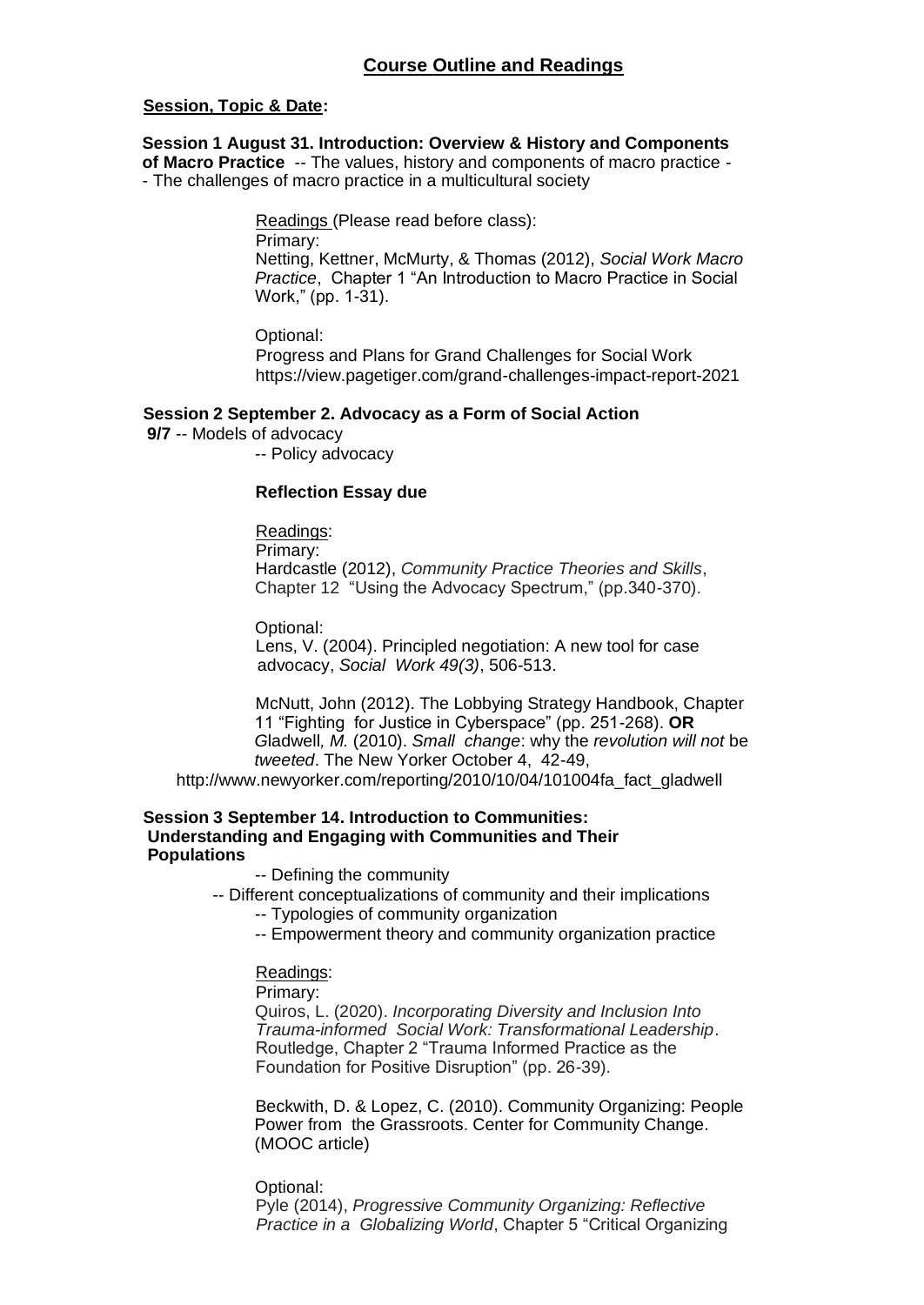Frameworks" (pp. 1-20).

Hardcastle (2012), *Community Practice Theories and Skills*, Chapter 4 "The Concept of Community in Social Work Practice" (pp.94-129).

Staples, L.H. (2000). Insider/outsider upsides and downsides. *Social Work with Groups 23*(2), 19-35.

Video: Holding Ground or Gaining Ground

#### **Session 4 September 21. Introduction to Organizations: Understanding and Engaging with Human Service Organizations and Their Populations**

--The structure, mission, & goals of non-profit community-based organizations --Management Theories

--Decision making, power, authority, and politics of non-profit organizations

## Readings:

Primary:

Hasenfeld, Y. (2010). Human services as complex organizations. Thousand Oaks, CA: Sage Publications. Chapter 2 "The Attributes of Human Service Organizations" (pp. 9-32).

Quiros, L. (2020). *Incorporating Diversity and Inclusion Into Trauma-informed Social Work: Transformational Leadership*. Routledge, Chapter 4 "Transformational Leadership" (pp 60-81).

Optional:

Bradach, J. (2003). Going to scale: The challenge of replicating social programs. *Stanford Social Innovation Review,* 19-25.

Sutton, R. (2003). Sparking nonprofit innovation: Weird management ideas that work, *Stanford Social Innovation Review,* 42-49.

### **Session 5 September 28. Researching and Gathering Information**

-- Using American Factfinder and Census data

- -- Constructing a community profile
- -- Frameworks for analyzing geographic data

## Readings:

Ohmer, M.L. & DeMasi, K. (2009). Consensus Organizing: A Community Development Workbook. Ch. 6 "Understanding Communities: Their History and Current Conditions." Thousand Oaks, CA: Sage Publications.

Activity:

Power mapping exercise (https://commonslibrary.org/wp-content/uploads/tCA-Process-guide power-mapping.pdf)

Library Presentation (videos by Darlene Nichols)

## **Group Pre-presentation Reflection Due**

**Session 6 October 5. Assessing Community and Organizational Needs and Strengths** --Conducting a community needs assessment --Asset mapping: Identifying community strengths --Assessing organizations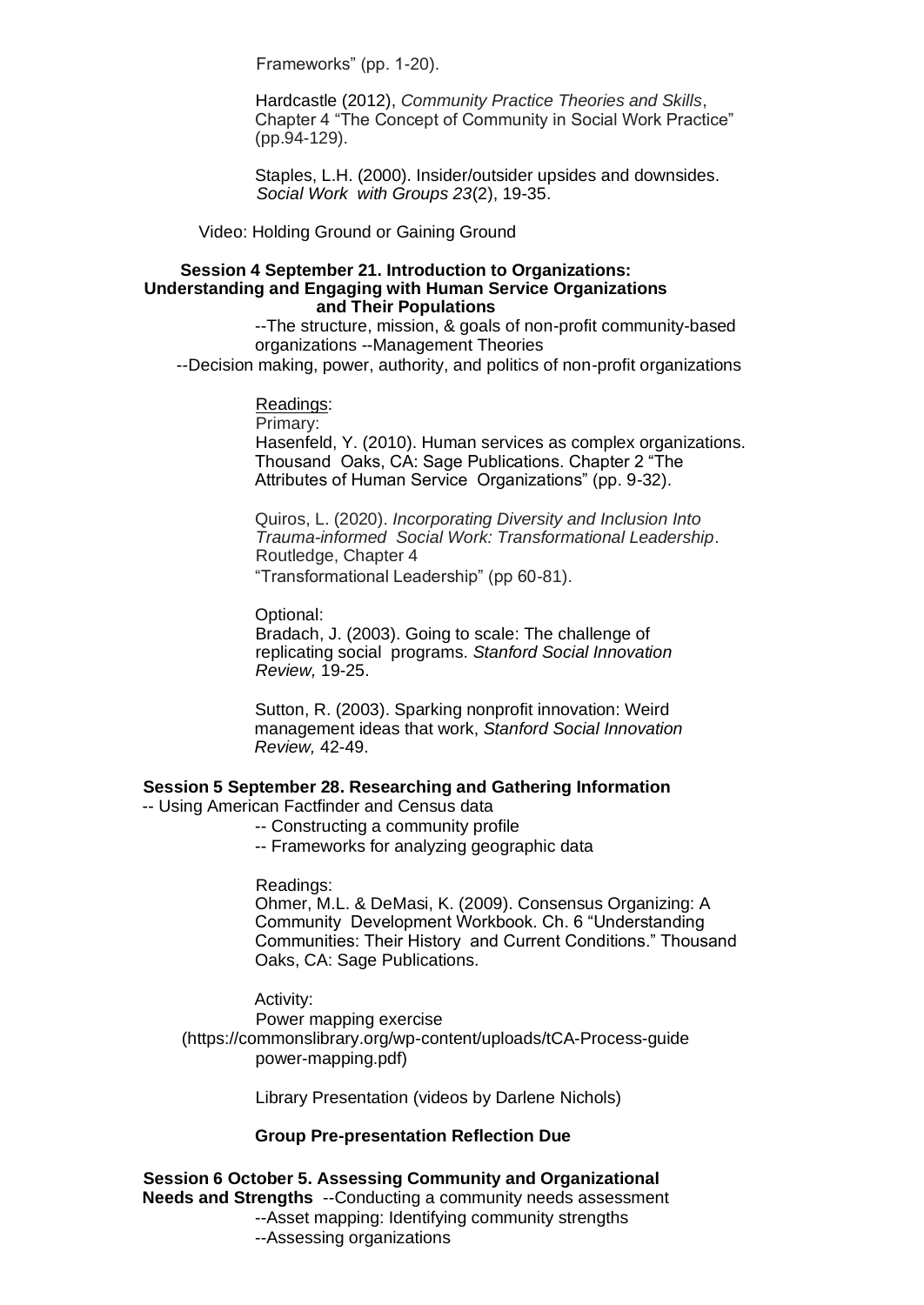Readings:

Primary:

Netting, Kettner, McMurty, & Thomas (2012), *Social Work Macro Practice*, Chapter 6 "Assessing Communities," (pp. 167-207).

Austin, M & Vu, C. (2012). Assessment of organizations. In C.A. Gilsson, C.N. & K. M. Sowers (Eds). *Social work practice with groups, communities, and organizations: Evidence-based assessments and interventions* (pp. 131-157).

### Optional:

McKnight, J. (2013). A Basic Guide to ABCD Community Organizing. Asset Based Community Development Institute. Northwestern University, Evanston, IL.

Nystrom, N., & Jones, T. (2003). Community building with aging and old lesbians. *American Journal of Community Psychology 31(3/4)*, 293-300.

### **Session 7 October 12. Intervening in Communities and Organizations**

-- Organizing and Mobilizing Communities -- Developing Interventions

> KU toolbox for developing interventions **https://ctb.ku.edu/en/developing-intervention**

#### Readings:

Primary:

Pyle (2014), *Progressive Community Organizing: Reflective Practice in a Globalizing World*, Chapter 9 "Tactics for Change" (pp. 1-20).

#### Optional:

Trickett, E. J., Beehler, S., Deutsch, C., Green, L. W., Hawe, P., McLeroy, K., ... & Trimble, J. E. (2011). Advancing the science of community-level

interventions. *American journal of public health*, *101*(8), 1410-1419.

### **Advocacy Assignment Due**

### **10/19 Fall Break**

### **Session 8 October 26 Program Development, Implementation, Monitoring**

-- Linking programs to organizational mission and goals: Models & stages -- Translating goals into objectives: Promoting community participation -- Evaluating program outcomes

-- Managing information

Readings: Primary: Martin, L. (2009). Program planning and management. In R. J. Patti (Ed.). *The handbook of human services management (2nd ed).*  Thousand Oaks, CA: Sage.

Optional: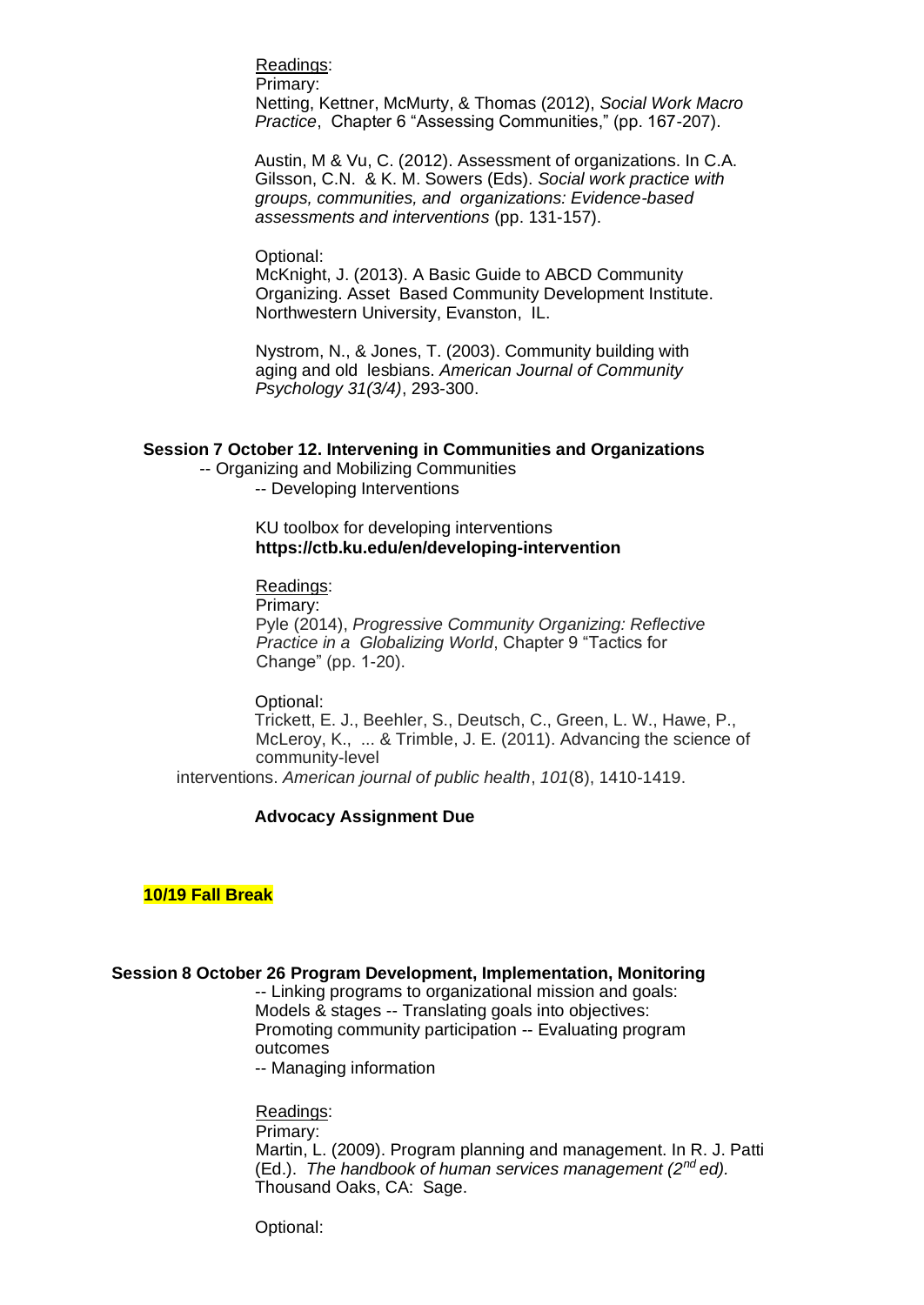Kellogg Foundation (2004). Using Logic Models to Bring Together Planning, Evaluation, and Action: Logic Model Development Guide. Battle Creek, MI: Kellogg Foundation.

#### **Session 9 November 11 Community Observation/Group Preparation Day**

#### **Session 10 November 9. Ethical and Legal Issues in Macro Practice**

--The meaning of ethics and ethical analysis in macro practice -- Ethical issues in macro practice

-- Legal foundations of community-based nonprofit organizations

#### Readings:

Primary:

Hoefer, R. (2006). Social justice and advocacy practice. In *Advocacy practice for social justice*. Chicago, IL: Lyceum Books.

Optional:

Alinsky, S. (1972). Of means and ends, in *Rules for radicals* (pp. 24 – 47). New York: Vintage Books.

Hardina, D. (2004). Guidelines for ethical practice in community organization, *Social Work 49 (4)*, 595-604.

National Association of Social Workers, (1996/2008). *Code of Ethics*, revised, Washington, D.C.: Author. http://www.socialworkers.org/pubs/code/code.asp

#### **Session 11 November 16**. **Intervention Presentation 11/16 Leave Behind Item/Visual Due**

## **Session 12 November 23 Possible Asynchronous Class**. **Resource Development & Management**

**11/23** Proposal writing: Strategies for resource development

# Readings:

Primary:

Hager, M., Rooney, P. & Pollak, T. (2006). How fundraising is carried out in US nonprofit organizations, International Journal of Nonprofit and Voluntary Sector Marketing, 7(4), 311-324.

Optional:

Coley, SM & Scheinberg, CA (2014). *Proposal Writing: Effective*  Grantsmanship-5<sup>th</sup> edition. Thousand Oaks, CA: Sage Publications

#### **Session 13 November 30 Human Resources Management, Inter-Organizational Practice Visioning and Strategic Planning in Community-Based Organizations**

# Readings:

#### Primary:

Hopkins, K.M. (2009). Supervision, development, and training for staff and volunteers. In R.J. Patti (Ed.). *The handbook of human services management (2nd ed.)*. Thousand Oaks, CA: Sage.

Optional:

Hardcastle (2012), *Community Practice Theories and Skills*, Chapter 9 "Using Work Groups: Committees, Teams, and Boards" (pp.248-271).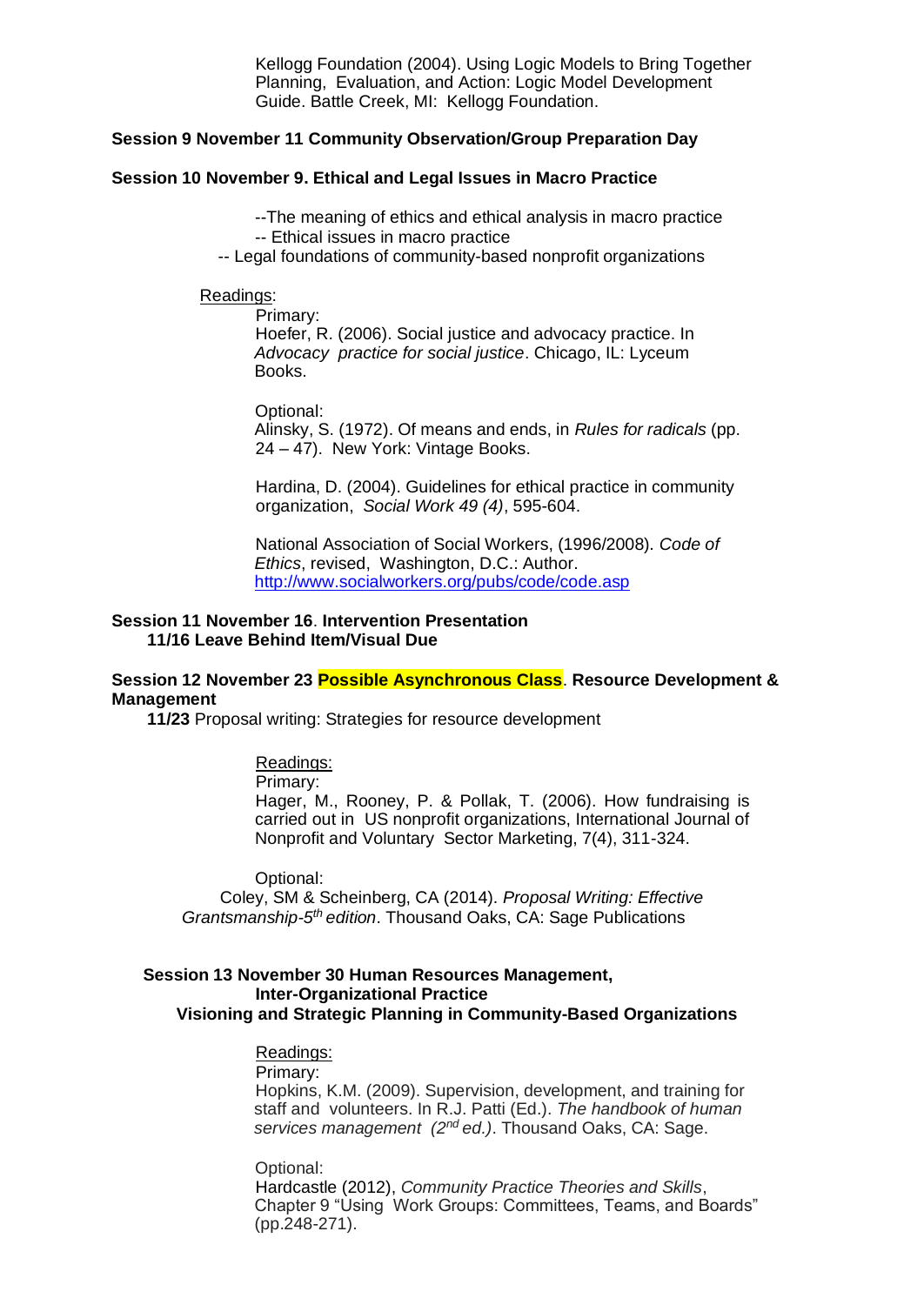# **Session 14 December 7. Evaluating, Terminating, and Sustaining Social Change Social Policy and the Future of Macro Practice**

# **12/7 --Course Summary and Issues for the Future**

#### Readings: Primary:

Burghardt (2011), *Macro Practice in Social Work for the 21st Century,*  Chapter 11 "Summing Up, Moving Forward" (pp. 303-321).

Optional:

Mondros, J. (2013). Political, social, and legislative action. In M. O. Weil, M. Reisch, & M. Ohmer (Eds.), the handbook of community practice  $(2^{nd}$  ed.). (pp.345-359) Thousand Oaks, CA: Sage.

# **Budget/Fundraising Plan Assignment Due**

**Submit Pecha Kucha slides at the end of this week.**

# **Descriptions of Assignments for SW 560**

# **1. Advocacy Assignment (Individual Project)**

**There are two options for the** *Advocacy Practice Assignment: Speak Out* **or** *Coalition Assignment* 

# *Option A: Advocacy Practice Assignment: Speak Out*

Hoefer (2009) defines advocacy practice as when a "social worker takes action in a systematic and purposeful way to defend, represent, or otherwise advance the cause of one or more clients at the individual, group, organizational, or community level, in order to promote social justice." Using this assignment to operationalize our School's emphasis on Privilege, Oppression, Diversity and Social Justice (PODS), you are expected to speak on behalf of a client or a cause in a public forum in order to influence decisions regarding your group or cause. The main purpose of this assignment is to introduce you to the process of policy advocacy; how actively you pursue it is up to you.

# **Step 1: Select an issue**

Select an issue or cause of interest to you that is connected to a particular marginalized group or social justice issue. It can be an issue related to a policy you have studied in your social welfare policy course. Or, if you are currently in a field placement, you may want to focus on an issue affecting your agency or its service users. However, if you are planning to undertake an agency-related project, please discuss this with me in terms of agency support and approval. You may also want to consult with your field instructor.

# **Step 2: Research the issues**

Research the topic from its historical perspective to the current situation to provide background information and develop a position. This may include a review of policy discussions, relevant reports, or social work literature. It may also be helpful to interview someone knowledgeable about the subject. You will be asked to provide a bibliography of all the sources reviewed. Based upon your review of the literature and the facts of the case, write an outline of the remarks you will use to guide your oral presentation or advocacy.

# **Step 3: Write your statement**

Select the proper forum for your advocacy effort. This could include a letter to the editor, a Facebook blog, a Youtube video, or a speak out script from a forum that may consist of any public hearing, legislative committee, or special commission that is authorized to deal with your issue such as county board of commissioners, the regents of a university or community college, school board trustees, the planning commission of a unit of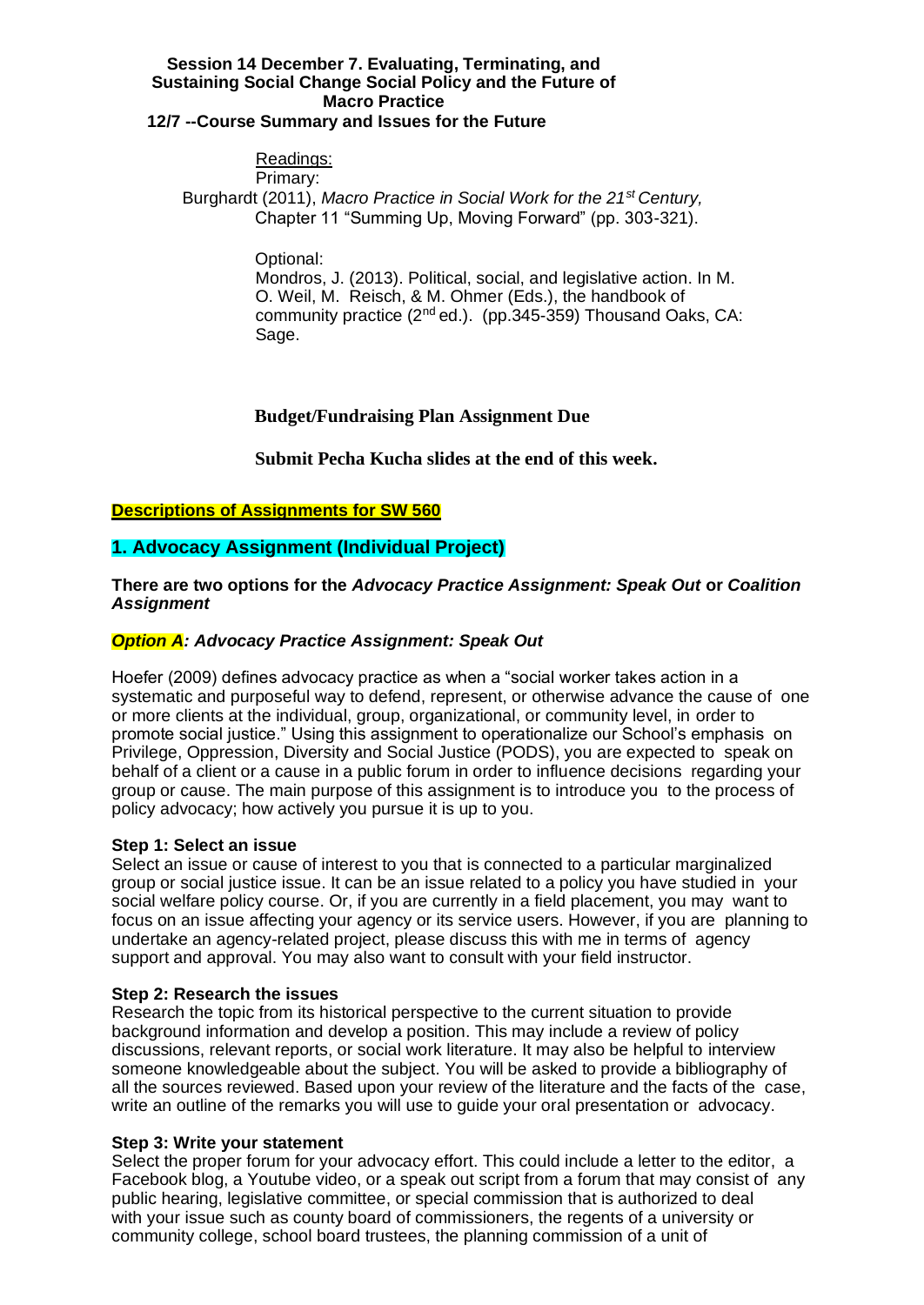government, or the board of directors of a human service organization. Whether it is a written document submitted for review or a script that you read from in a video or at a forum, please turn in the statement.

## **Step 4: Reflect on the process**

In the effort to be reflective practitioners, you are expected to write a two-page, double spaced reflection paper which addresses the following:

• Summarize how you developed your project, specifically why you chose the particular issue you did and the rationale for how you framed it.

• In terms of your project, what do you see as its strengths and the areas for improvement? While it is appropriate to focus on the product developed, emphasis should be given to the process or skills you used to develop your opinion piece or prepared testimony.

• Reflect on the potential impact of your advocacy effort of behalf of your client group or cause. How might you integrate advocacy into your future social work practice?

### *Option B: Coalition Assignment*

## **Step 1: Identify a local organization**

Identify a local organization, coalition or collaboration (public or private) that is working for change on an issue that you have interest in.

## **Step 2: Gather information on the organization**

Interview someone in a leadership role and review written and on-line materials that the organization, coalition or collaboration has available and use newspapers as resources to understand the current context.

### **Step 3: Write a Statement**

Prepare a written 3 to 5 page (double-spaced) overview to analyze the group's effort and your opinion of its effectiveness. In this overview, define the issue, describe the organization, coalition or collaboration and who is involved in the effort, identify the goals and strategies that the group is using to advocate for change, and identify what would be considered a success or failure for this group. End with a short paragraph summarizing your opinion of the group's effectiveness. In an Appendix, include a summary of the meeting you attended and of the key informant interview.

### **Step 4: Reflect on the process**

You are expected to write a two-page, double-spaced reflection paper which addresses the following:

• Summarize how you developed your project, specifically why you chose the particular organization you did and what you learned from the process. • What knowledge or skills did you gain from the assignment?

• In terms of your organization, coalition, or collaboration, what do you see as its strengths and the areas it stands in need of improvement?

• Reflect on the potential impact of this organization's advocacy effort of behalf of your client group or cause. How might you integrate advocacy into your future social work practice?

# **Work to submit to instructor-Submit as one document via Canvas on October 12th .**

• **Option 1**: Opinion piece, written testimony (Option 1), 3-5 page Written Summary

• **Option 2**: Bibliography and/or list of interviews conducted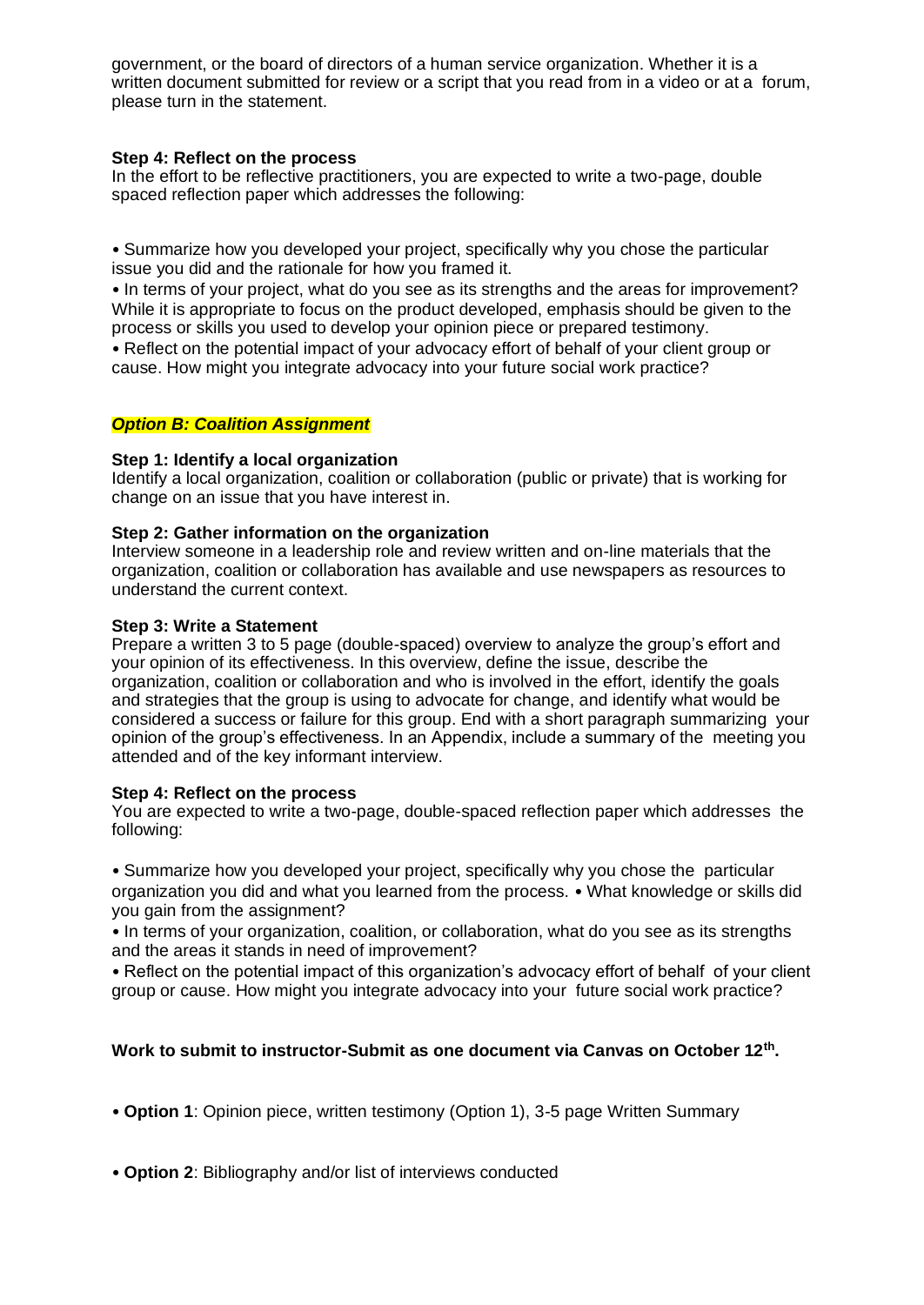• *Reflection paper*

# **2. Community or Organizational Intervention (Team Project)**

This course will have one connected master assignment with multiple products, designed to help you pull together what you have learned through the semester.

There are several important dates regarding this assignment:

- Pre-presentation reflection (prepared as a group) **Due by September 28th**
- Intervention Presentation, including a visual/leave behind item, summary of team minutes,
- and group evaluation (prepared individually). **Due in class November 16th .**
- Budget and fundraising plan. **Due by last day of class, December 7th .**

\*\*\*\*\*\*\*\*\*\*\*\*\*\*\*\*\*\*\*\*\*\*\*\*\*\*\*\*\*\*\*\*\*\*\*\*\*\*\*\*\*\*\*\*\*\*\*\*\*\*\*\*\*\*\*\*\*\*\*\*\*\*\*\*\*\*\*\*

Tasks

### *1. Develop Teams*

You will be given time to form self-selected teams in the third class session. It is important to assign roles (i.e. facilitator, note taker, reporter, time keeper, process evaluator, etc.—these roles can rotate so that everyone can experience multiple roles), identify ground rules, and develop an evaluation process for your team to identify strengths and areas for improvement. It is recommended to include an informal evaluation process at each meeting (e.g. at the end of the meeting ask people to share what they liked about the meeting and one thing they thought could be improved). It is required to evaluate your group process at the end of the project.

Effective task groups keep minutes in order to promote accountability, the achievement of results, and transparency in decision making. Therefore, your groups are expected to keep minutes of your meetings. Minutes should be at least one page in length for each meeting.

In the beginning of the term, some class time will be allocated to enable your team to get established. A check-in process will occur periodically until the assignment is completed.

2. Identification of a community or organizational barrier/gap or opportunity This piece of the assignment is designed to identify and understand a problem or opportunity within a community or a community organization. You will spend some time identifying and analyzing one specific issue. You may have the easiest time looking at issues related to your field placement, or an organization for which you have worked or volunteered. The following are some examples of issues you might consider. There are, of course, numerous other issues not listed that you could pursue.

a. Community Issues: High crime in a specific area, lack of certain human services such as immigration services, cancer support services, domestic violence services, limited access to food.

b. Organizational Issues: Diversity within a board of directors, high staff turnover, funding issues, board engagement, program expansion.

This component of the assignment has several purposes:

• To learn the skills necessary for understanding and analyzing a community or organization;

• To gain experience in reflective practice at the community or organizational level; and • To learn and practice skills important to working in a team.

After you have selected your community or organizational problem, in the spirit of reflective practice, as a group write a 1-2 page, double-spaced paper addressing the following points:

• What community or organizational problem and why?

• What are some of the things you might examine to make the case for this issue?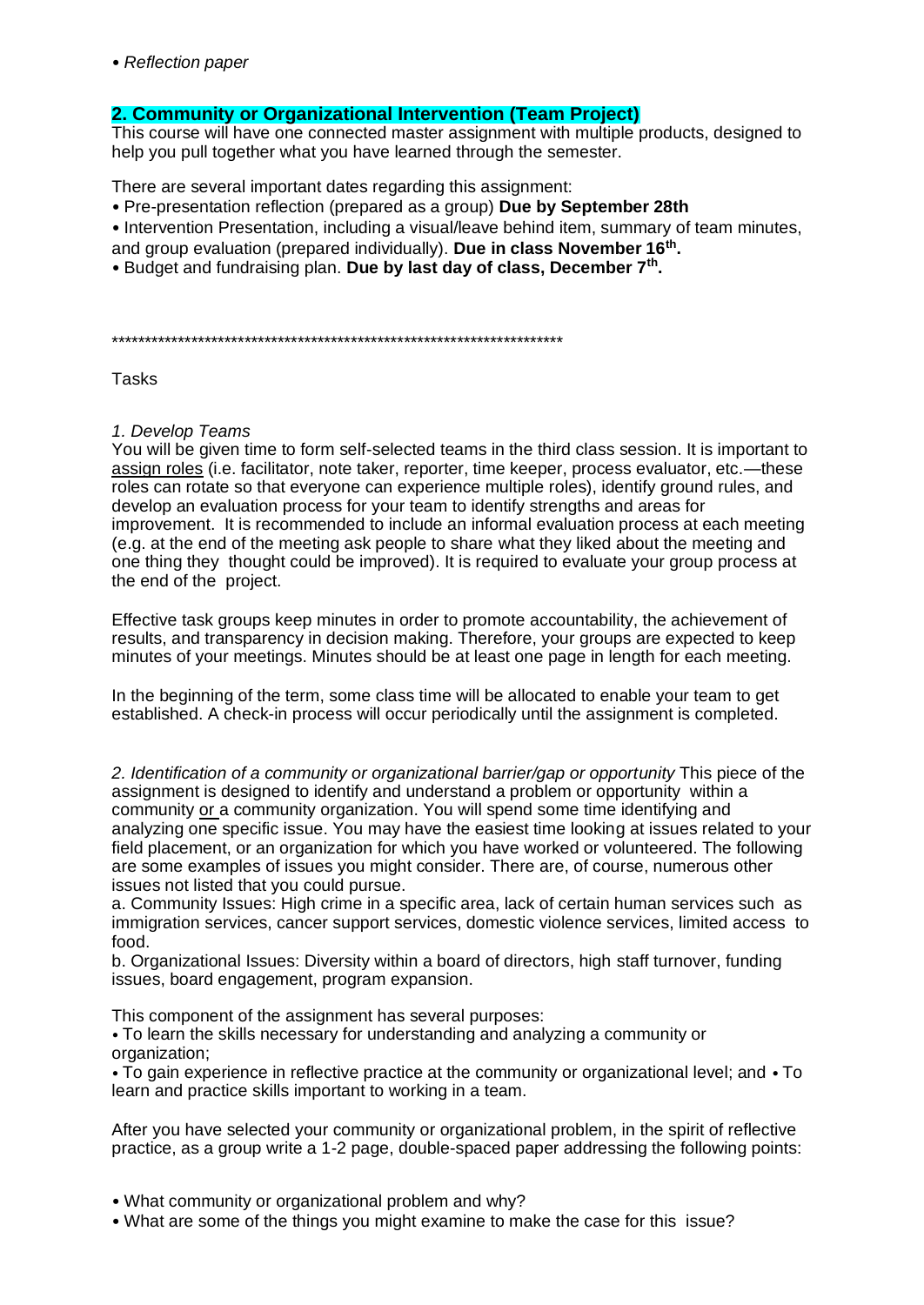• What are your initial ideas about a possible intervention? Also feel free to list any questions or concerns you would like to consult with me about.

Please ensure that each team member's name is listed on the top of the page. Bullet points or short paragraphs are fine. The use of headings is encouraged. References are not necessary, but you are expected to integrate ideas from the course.

# **Work to submit to instructor—Due in class September 28th**

## *3. The development of a change effort for this identified issue*

A change effort should be designed and implemented in a clear and thoughtful way. Intervention plans focus on changing behavior by intervening in the environment. This can vary greatly. An intervention plan may be a new policy, a change in programming, new practices, or a combination.

This component of the assignment has several purposes:

• To explore what an intervention plan may look like for an organization or community; • To learn when and why to use an intervention plan;

• To practice the creation and development of a realistic intervention plan. • To learn and practice skills important to working in a team.

## *4. An original presentation and materials, detailing both the issue/problem and the proposed solution*

Assessments and intervention plans do little to help communities and organizations unless they are strategically distributed. For example, you may share it with a potential funder, with a community group, with the staff team that will implement it, or with a board of directors.

This part of the assignment has several purposes:

• To practice the skills necessary for effectively presenting information and material to stakeholders;

• To practice effective public speaking and public presentation skills, time limits, and answering questions.

• To think critically about what information will be compelling to a stakeholder audience.

This **third part of the assignment** is the culmination of the work done through the semester.

### It *requires each group* to:

**Create a 15-minute presentation** detailing the needs assessment (part 2), as well as the intervention plan or proposed solution (part 3). You will decide who the audience (our class) will be. That is, if you decide you are doing a presentation to a potential funder, we will be that funder.

This should be considered a professional presentation, one that can be used to educate your audience about an issue, therefore it should be engaging and easy to understand. You may use whatever visual aids you think will enhance your presentation. Please be prepared for questions.

**Develop a "leave behind" item.** You must include some leave behind item. This can be a handout, brochure, brief summary, PowerPoint presentation or some other item of your choosing. This written item should support and/or further explain the points made in your presentation. If your visual aid is in the form of a handout or pamphlet please provide hard copies for the class.

Any supplemental materials need to include appropriate attribution of authorship for paraphrases or ideas acquired from another source or appropriate citations. Please review the Student Guide section on "Ethical Conduct in the University Environment." This section specifically addresses plagiarism and the possible consequences for engaging in this behavior. The University of Michigan Library system has an online resource that can assist you in preparing proper citations for assignments using APA format available here: http://www.lib.mich.edu/ug/research/citation guide/AP5thed/pdf.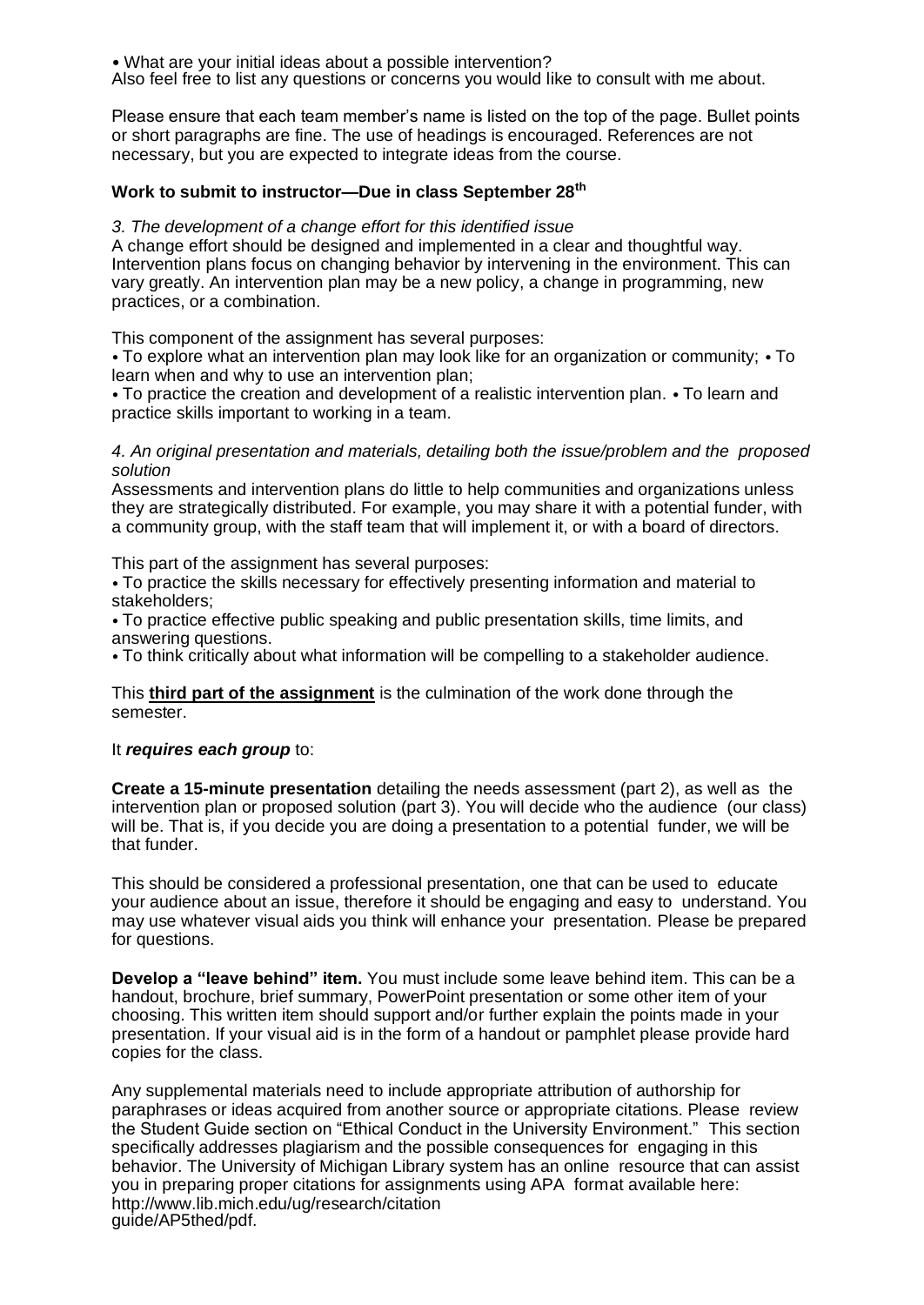# **Work to submit to instructor as a team—Due in class November 16th .** *Please give these*

*things to me before your presentation.* 

• Minutes from your group meetings

• Copy of your Power Point slides and leave behind item/visual aids

• After the presentation, each team member is to reflect on the group process thus far and what has been learned from this project, submitting a summary to the instructor via Canvas. This can be done by filling in the evaluation form that will be provided.

| Stakeholder group (the audience) is identified. The product and presentation<br>are appropriate for this audience.                                                                                                                                                                                                                                         | 10 |
|------------------------------------------------------------------------------------------------------------------------------------------------------------------------------------------------------------------------------------------------------------------------------------------------------------------------------------------------------------|----|
| The community or organizational need/issue/problem is clearly identified.                                                                                                                                                                                                                                                                                  | 10 |
| Assessment:<br>• includes all relevant stakeholders<br>• data collection methods are appropriate for this need/issue/ problem and<br>community/organization                                                                                                                                                                                                | 20 |
| The change effort/intervention plan presented:<br>• matches or connects clearly to assessment findings<br>• demonstrates an understanding of the problem and how the problem is situated<br>within the specific organization or community<br>• demonstrate that the needs and voices of those most impacted have been<br>considered/integrated in the plan | 20 |
| The presentation supplemental materials:<br>• demonstrates graduate level work (graduate level quality)<br>• demonstrates an understanding of course materials                                                                                                                                                                                             | 20 |

| Engagement:<br>• demonstrates the use of theoretical frameworks such as human behavior in the<br>social environment or person-in-environment within the project group and/or<br>with external stakeholders, such as organizations or communities<br>• Demonstrates the use of empathy, reflection and interpersonal skills within the<br>project group and/or with external stakeholders |  |
|------------------------------------------------------------------------------------------------------------------------------------------------------------------------------------------------------------------------------------------------------------------------------------------------------------------------------------------------------------------------------------------|--|
| TOTAL                                                                                                                                                                                                                                                                                                                                                                                    |  |

# **The final part of the assignment is to generate a budget and fundraising plan for your proposed intervention.**

1. FUNDRAISING PLAN: Note what you hope to accomplish and how you plan to raise the money.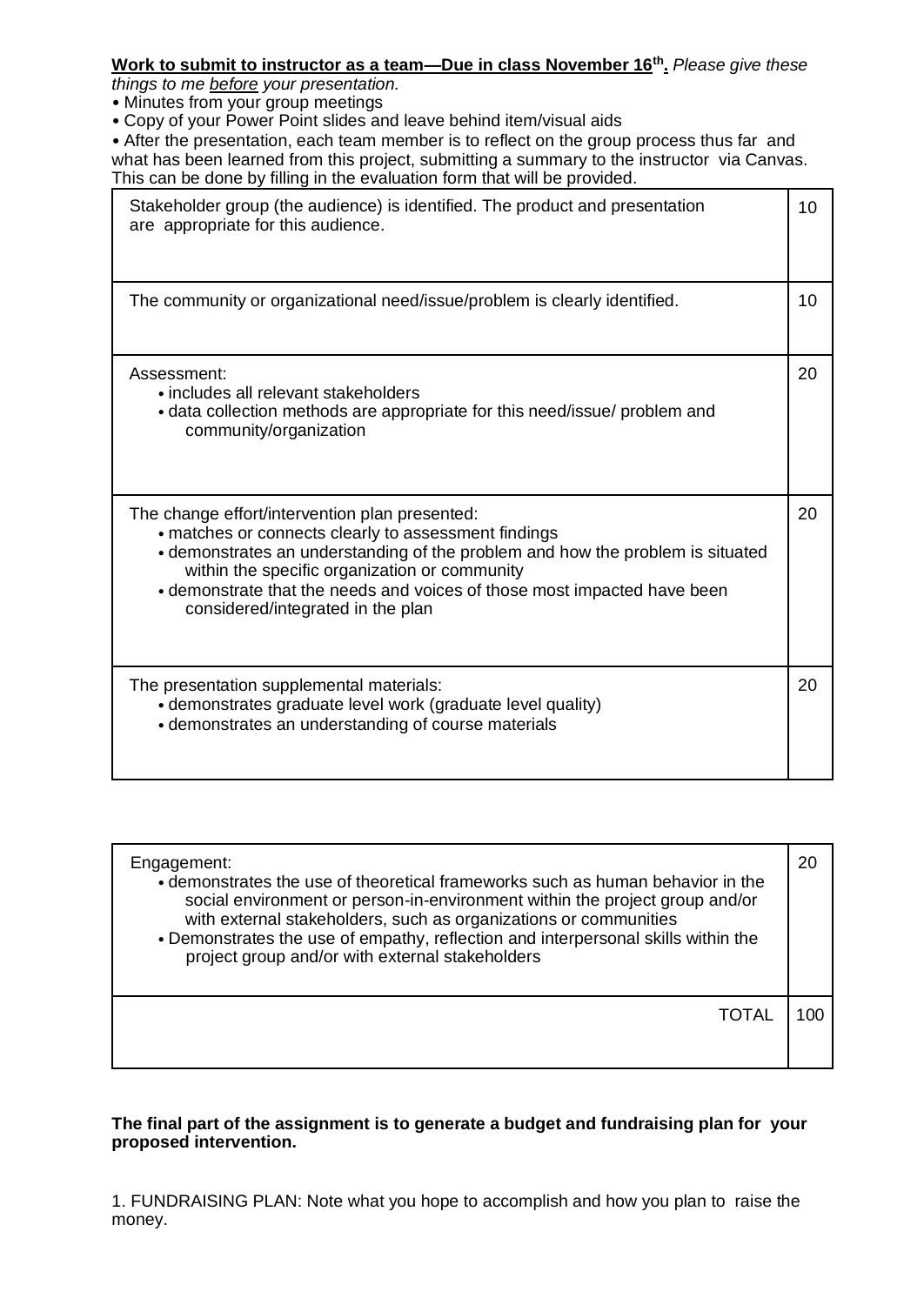2. BUDGET: Estimate cost of intervention (how much money will you need to carry out the project based upon its objectives).

3. BUDGET NARRATIVE: Provide a one-page single-spaced narrative of the budget. Explain each budget line and how the item relates to the project. For positions, give an overview of duties, required qualifications, hourly wage, number of hours and weeks worked, and benefits rate. Provide a narrative for any in-kind contributions included in the budget.

4. TIMELINE: Provide a specific timeline to give an idea of the project steps and activities (consider using a Gantt chart).

5. COVER LETTER: Include a cover letter with the fundraising plan. This letter should highlight the main points of the intervention idea and indicate to the potential funding source why this project is important and the amount you would like to have funded. You may want to explain why the proposed intervention may be of interest to the recipient**.** 

## *Submit to instructor-as one document via Canvas December 7th .*

- Fundraising Plan (includes summary of plan, timeline, budget, and budget narrative)
- Cover Letter to make pitch to someone (foundation, individual donor, social media appeal)

(Note: Late submissions will be accepted only in extraordinary circumstances.)

This assignment connects to the following P.O.D.S. capacities:

*Capacity Area A*: Social Justice Vision and Actions. Envision what social justice could look like in specific practice contexts. Use processes that promote social justice, including those that resist and reduce disempowering and marginalizing dynamics (e.g., use accessible language, attend to power and marginalizing dynamics in groups and organizations, value diverse leadership and participation styles). Build on positive sources of power to envision and work toward social justice; work to reduce disempowerment. Build on indigenous knowledge/experiences of individuals, groups, and communities in practice and evaluation. *Capacity Area B*: Working with Others for Justice. Demonstrate intersectional humility in communication and interactions with others. Assess the advantages and disadvantages of working collaboratively within and/or access groups (defined by positionality and stigmatized status) and act accordingly. Initiate and promote dialogue/alliances/and collaboration where/when appropriate within and across groups and boundaries.

*Capacity Area C*: Critical Structural Thinking. Analyze types, levels and sources of power in practice contexts, theories and actions. Recognize the impacts of privilege and inequities on various levels of social ecology (individuals, family, organizations, community, society). o Value and use multiple ways of knowing and constructing knowledge.

*Capacity Area D*: Critical Awareness, Use of Self, and Strengthening Survival and Coping Strategies. Learn from those with different voices, values and experiences, including different ways of knowing. Demonstrate knowledge and skills for intersectional humility (be able to suspend one's own assumptions and perspectives in order to understand / recognize alternative world views). Cultivate and use a critical "third eye" (ability to observe and evaluate one's own actions and their consequences).

*Capacity Area E* : Praxis. Modify existing theories/knowledge and generate new knowledge/awareness based on these reflections and critical structural thinking

### **Reflective Assignments: Self-Assessment of Learning**

This consists of short responses turned in throughout the term. Essays should be 1-2 pages typed, double-spaced, 12-pt font, and proofread before submission. None of these will be graded for content, but each is worth 5 points and counts toward participation grade.

**Essay one:** Describe and discuss your thoughts about this course and how it relates to your personal and professional goals. The discussion should include the following:

Describe your personal and professional goals. What do you hope to be doing 6 years from now? How will the MSW degree and this course in particular assist you in meeting your goals? Discuss your own strengths and limitations with regard to participating in this course. Describe the things you hope to learn in the course.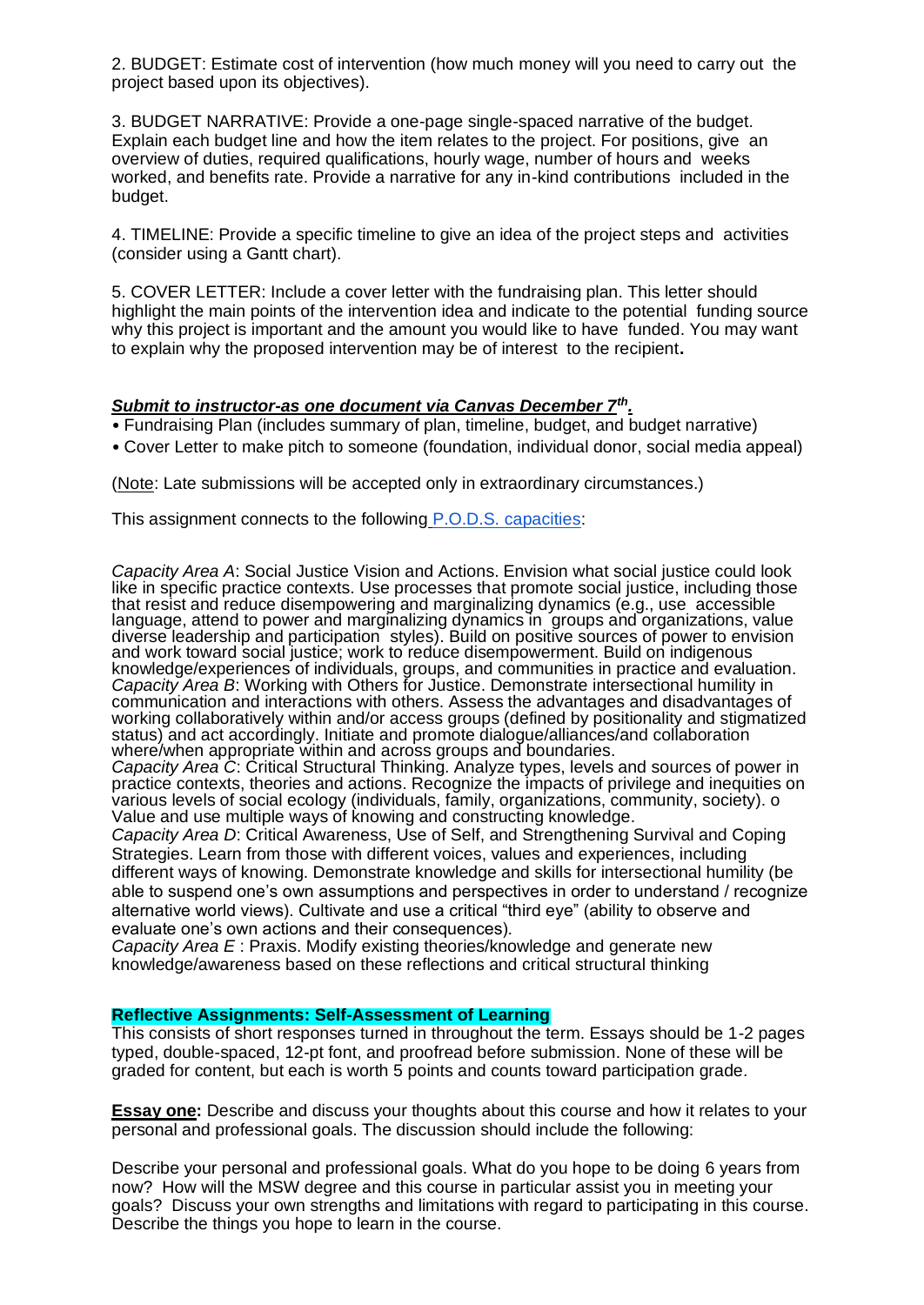**Due: September 7th** (please submit via Canvas).

**Pecha Kucha Assignment:** Japanese for "chit chat," a *pecha kucha* is a presentation format in which each presenter is allowed 20 images, displayed for 20 seconds each. Select 20 different pictures or images to describe what you have learned during the semester. You can write a few notes for each to relate to class materials or insights. Start collecting pictures and images throughout semester.

What specific knowledge and skills have you developed in this course that you can use in future practice? How has class experience this term affected your ideas about social justice and/or social work practice? How have you shifted your goals or expectations?

Due: anytime after the group presentation in November, but must be in by December 10th (please submit via Canvas).

**In Class Discussions:** Facilitate one class with a fellow student (and the professor). There will be an outline and prompts provided, but the two students will lead dialogue related to readings, topic and/or prompts.

# **Due: Ongoing/As Assigned**

**Coaching Simulation:** Some foundation courses now include simulations. These simulations provide students a chance to practice social work skills in an online environment, with an online "client." In this class, we will be practicing the skill of coaching. For this assignment, you will review the lesson about coaching (within the simulation), and complete the simulation 3 times (or reach 75% proficiency, whichever comes first). While this assignment can be done at any point through the semester, I encourage you do it rather soon, before your semester heats up. To access the simulation, go to: https://sites.google.com/umich.edu/simmersion/home, and click "Request Access to SimMersion Simulations."

# **Due: Ongoing/Anytime**

# **Class Participation**

Class participation is a professional responsibility and a critical element of this course. It is important to be prepared to discuss assigned readings and to share experiential knowledge. To maximize individual and group learning, participation is expected. Feel free to share examples from our experiences (field and others) as well as to draw on current events and literature related to course topics in order to promote all of our learning.

# **Class Recording and Course Materials**

Audio and video recording of in-class lectures and discussions is prohibited without the advance written permission of the instructor. Students with an approved accommodation from the Office of Services for Students with Disabilities permitting the recording of class meetings must present documentation to the instructor in advance of any recording being done. The instructor reserves the right to disallow recording for a portion of any class time where privacy is a special concern. If the instructor chooses to record a class, they will decide which classes, if any, are recorded, what portion of each class is recorded, and whether a recording is made available on the course management website. On days when classes are recorded, students will be notified a recording is occurring. Class recordings and course materials may not be reproduced, sold, published or distributed to others, in whole or in part, without the written consent of the instructor.

# **COVID-19 Statement**

For the safety of all students, faculty, and staff on campus, it is important for each of us to be mindful of safety measures that have been put in place for our protection. Your participation in this course is conditional upon your adherence to all safety measures mandated by the state of Michigan and the University, including properly wearing a face covering in class and compliance with the University COVID-19 Vaccination Policy. Other applicable and